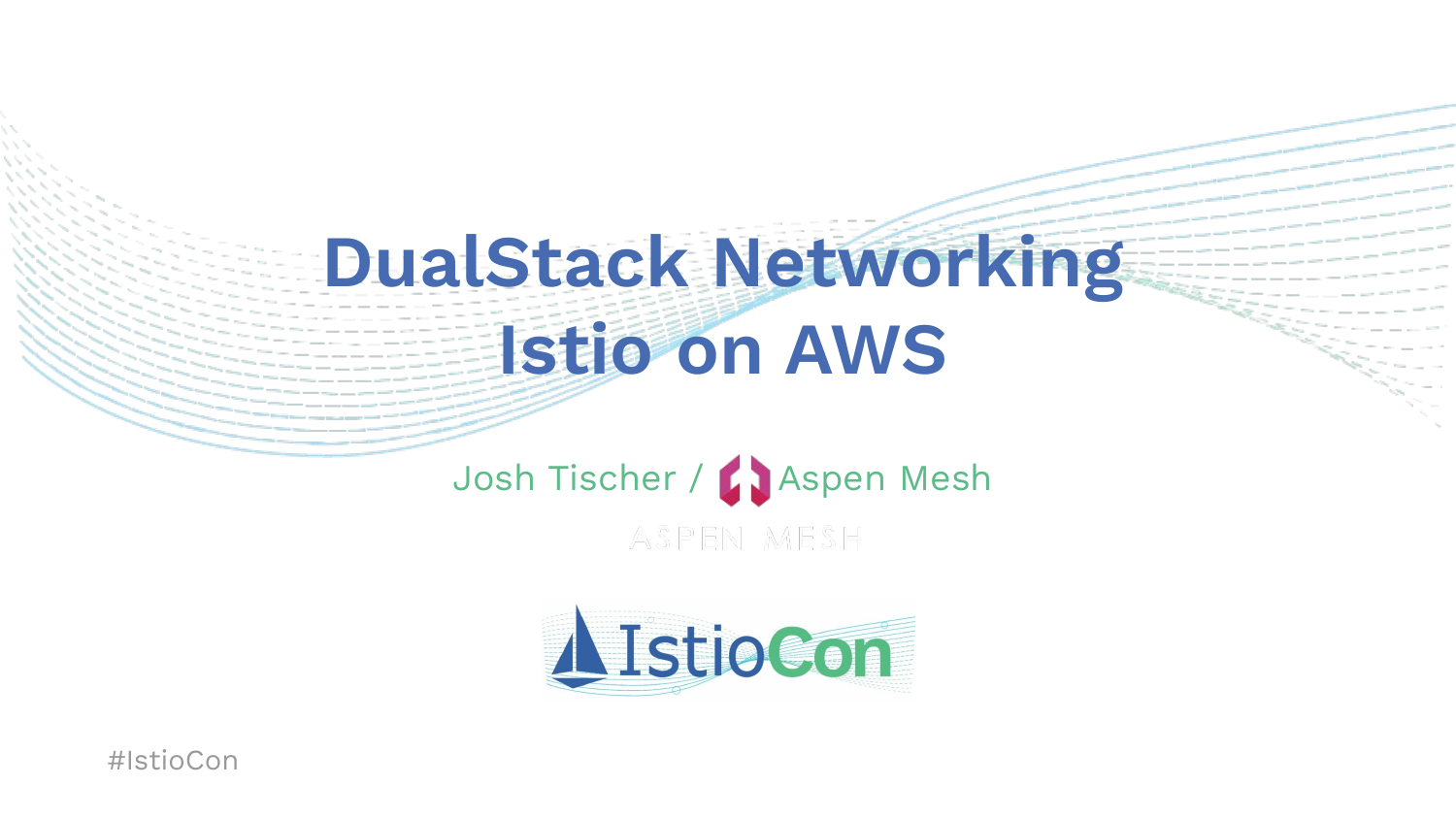## **Prerequisites**

To create a successful dual-stack cluster you need to be aware of the Kubernetes version its capabilities and the physical and virtual networking layers.

- Kubernetes 1.20 started allowing the simultaneous assignment of both IPv4 and IPv6 addresses to Services.
- Underlay networking refers to the physical network infrastructure
	- Bare Metal
	- Cloud Hosting (AWS, Azure, …)
- Overlay networking refers to the software driven virtualized networking, in this case Kubernetes network plugin or CNI
	- CNI that support IPv6 (Calico, OVNKubernetes, EKS\*\*) EKS can support either IPv4 or IPv6 as of Jan 2022, not both
- Application modifications to respond on IPv6 requests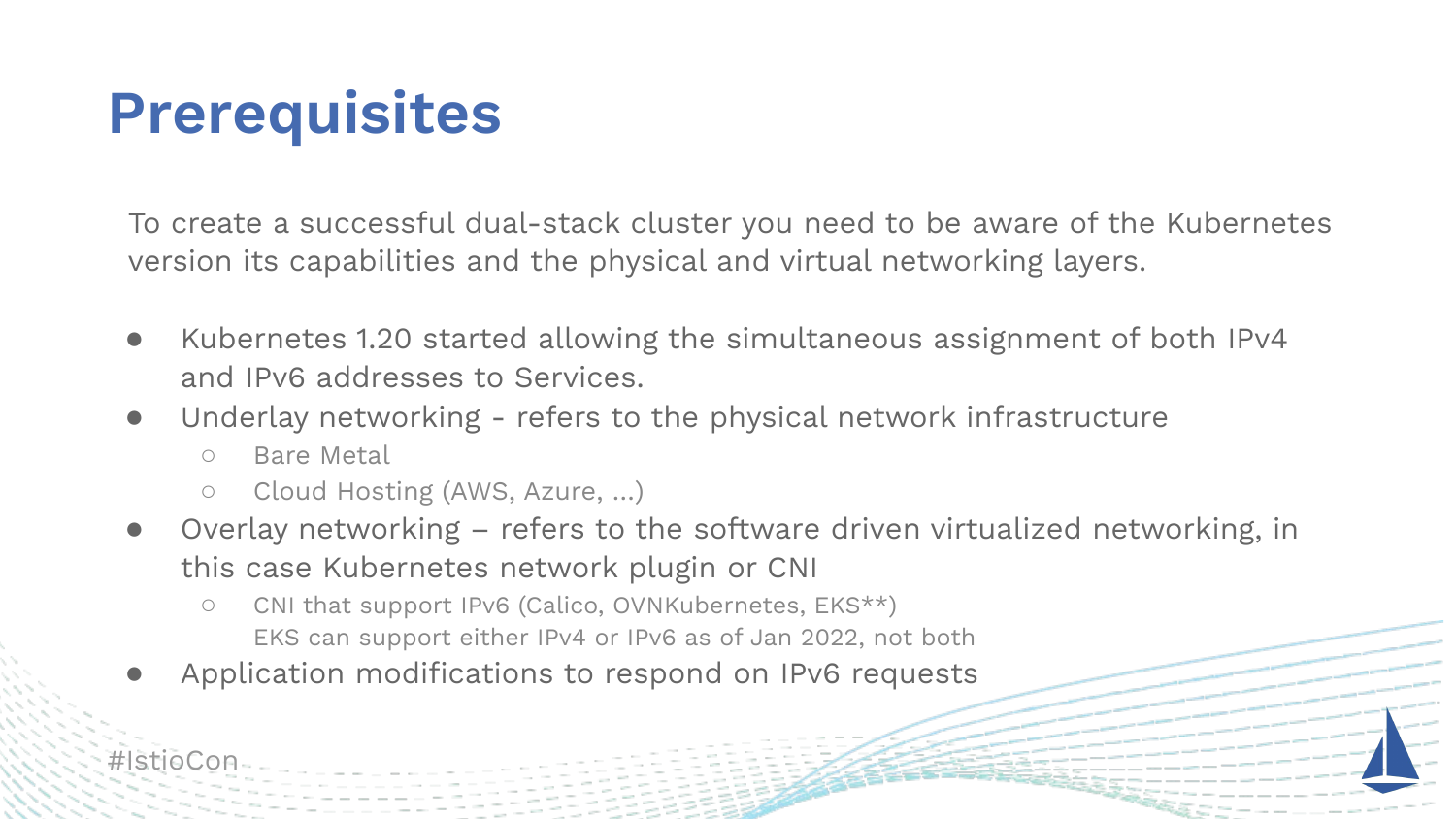## **Istio Dual Stack**

Aspen Mesh has been working on dual-stack features for Istio for the past year and is working with the community to open source this work.

For the majority of our development and testing effort we chose OpenShift as our platform.

We tested (and learned a lot about) the following

#### Kubernetes Clusters

- Openshift 4.8+
- Kind
- KubeAdm
- **Environments** 
	- BareMetal
	- AWS
	- Azure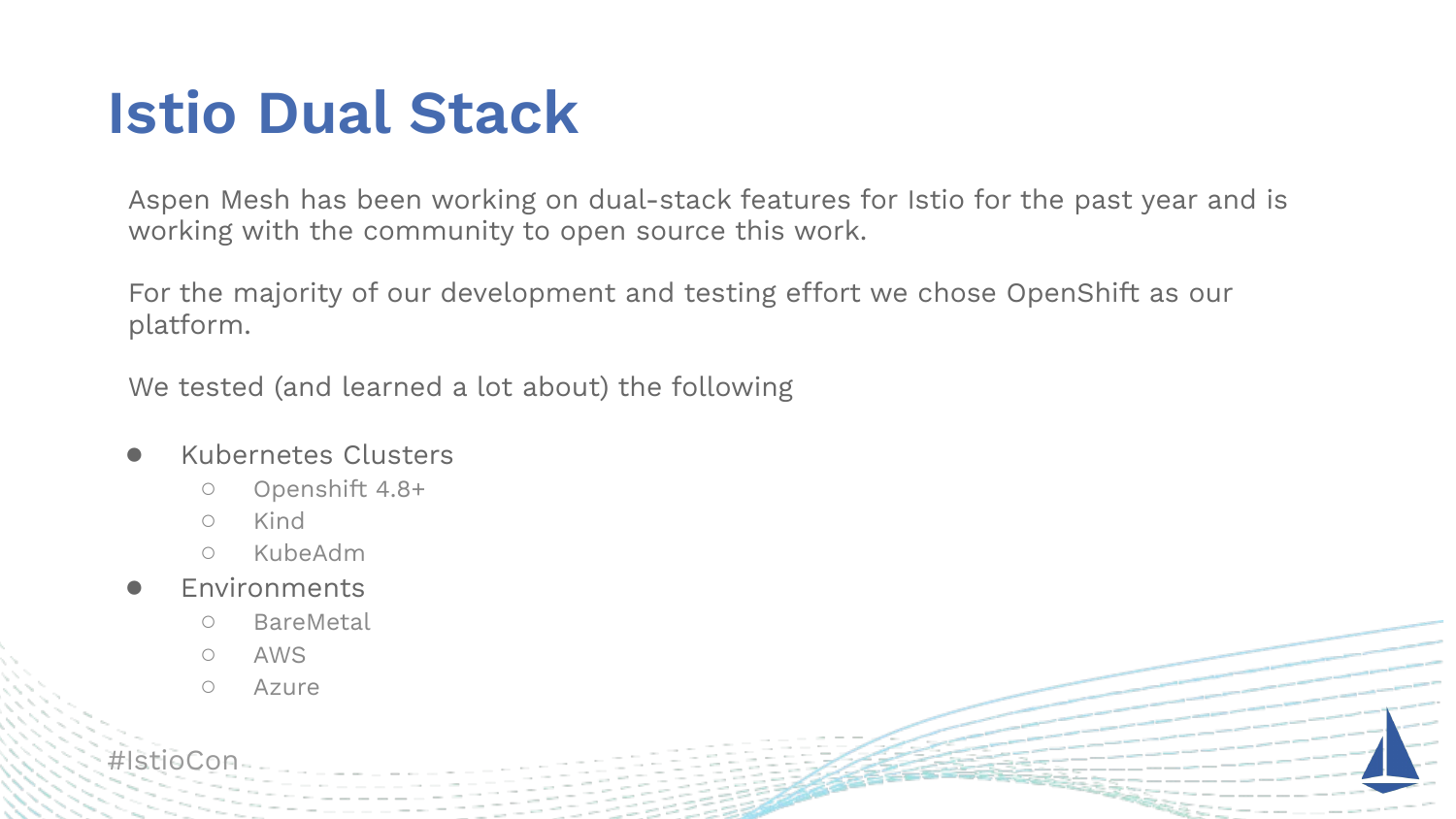## **OpenShift Setup on AWS**

There are several ways to setup OpenShift. We are focused on the Installer Provisioned Infrastructure deployed from their installer and client tools.

• Our scripts work with awscli and the OpenShift installer to modify your AWS environment and OpenShift cluster

All scripts mentioned can be found in our [github.com/aspenmesh/open-source](https://github.com/aspenmesh/open-source) repo.

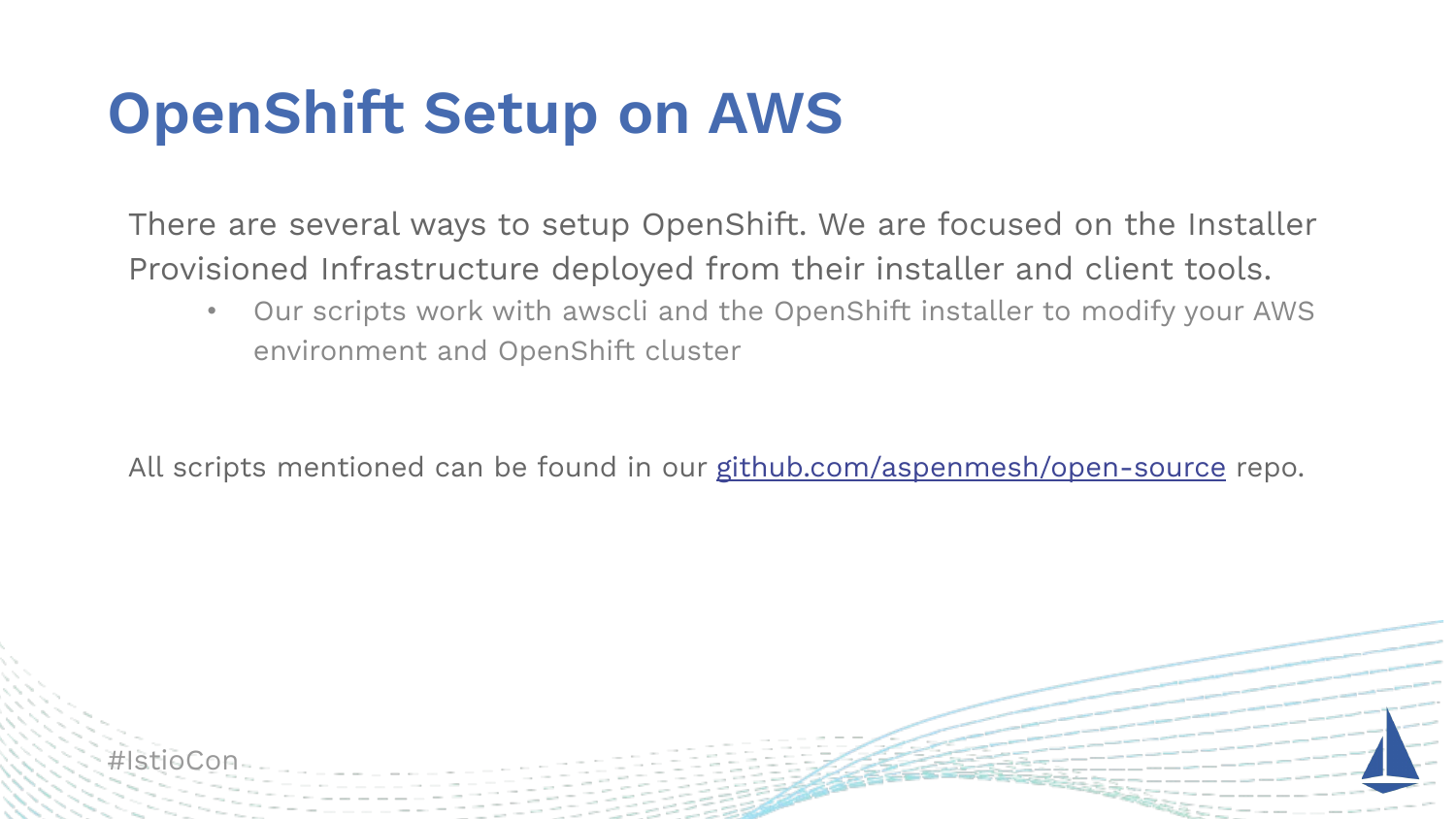## **How to setup a Dual Stack OpenShift cluster in AWS**

- Clone our repo: git clone git@github.com:aspenmesh/open-source
- Change your directory: cd open-source/aws-dual-stack
- Download the OpenShift Installer, Client and Pull-Secret to the \_install\_ directory
- ./openshift-cluster.sh <cluster-name>
	- This script creates the IPv4 AWS infrastructure and Kubernetes cluster on AWS
- ./openshift-upgrade-aws.sh <cluster-name>
	- The current installer creates an ipv4 cluster and AWS infrastructure. This scripts upgrades the underlay network in AWS for Dual Stack networking. \*\* see [AWS guide](https://docs.aws.amazon.com/vpc/latest/userguide/vpc-migrate-ipv6.html#vpc-migrate-assign-ipv6-address)
- ./openshift-upgrade-cluster.sh <cluster-name>
	- Converts the Kubernetes cluster ipv4 network add IPv6 \*\* see [OpenShift docs](https://docs.openshift.com/container-platform/4.9/networking/ovn_kubernetes_network_provider/converting-to-dual-stack.html)
- ./openshift-delete-cluster.sh

#IstioCon Uses metadata.json file in the \_install\_ directory for cluster information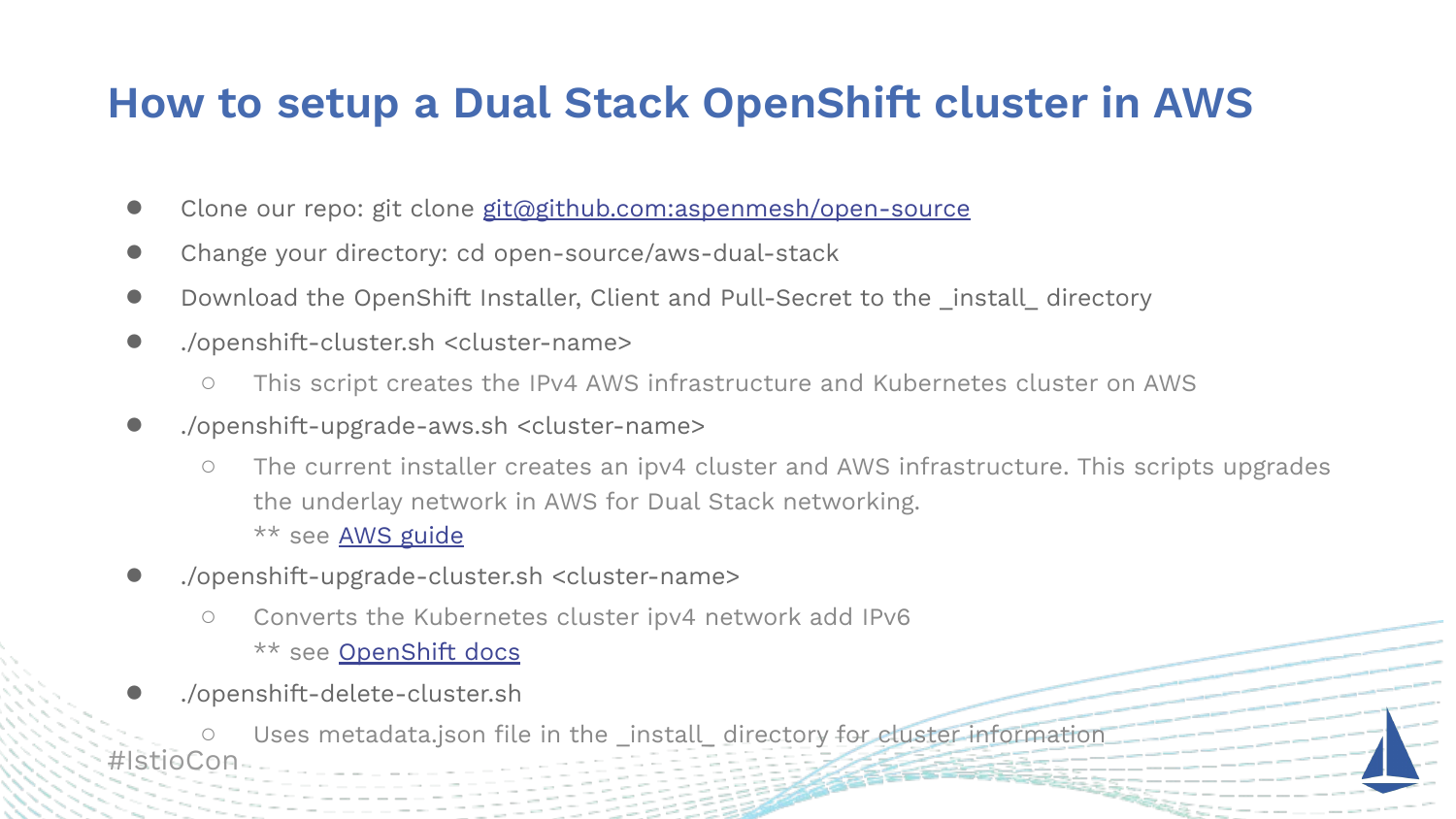# **Underlay (Physical) Networking on AWS**

How to add IPv6 to an IPv4 network in AWS

- Associate VPC and subnets with IPv6 CIDR blocks
- Update route tables
- Update Security group rules
- Upgrade Load Balancer
- Update EC2 Instances
	- Change instance types if needed
	- Assign IPv6 Address

### [AWS Dual-Stack Guide](https://docs.aws.amazon.com/vpc/latest/userguide/vpc-migrate-ipv6.html#vpc-migrate-assign-ipv6-address)

#IstioC



*These steps are scripted for OpenShift but could easily be tweaked to run on any VPC say for a cluster setup with KubeAdm* ./openshift-upgrade-aws.sh test-openshift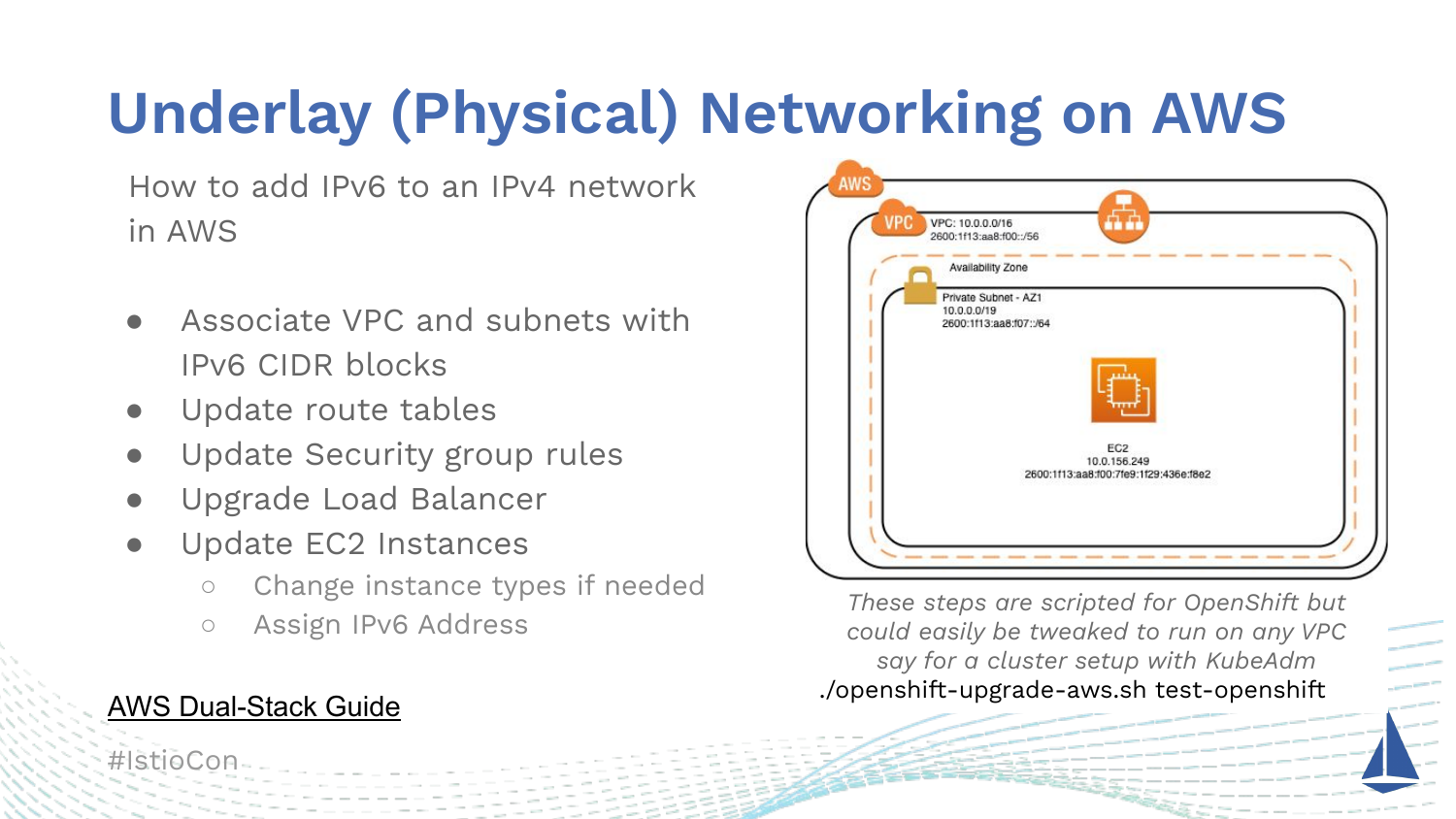## **Overlay - Kubernetes Networking**

## **OpenShift**

- Patch network.config.openshift.io to add IPv6 CIDR
- Wait for network changes to roll out `oc wait --for=condition=progressing=false clusteroperators/network`



## KubeAdm:

To configure IPv4/IPv6 dual-stack, set dual-stack cluster network assignments.

kube-apiserver: --service-cluster-ip-range=<IPv4 CIDR>,<IPv6 CIDR>

#### kube-controller-manager:

--cluster-cidr=<IPv4 CIDR>,<IPv6 CIDR> --service-cluster-ip-range=<IPv4 CIDR>,<IPv6 CIDR> --node-cidr-mask-size-ipv4|--node-cidr-m ask-size-ipv6 defaults to /24 for IPv4 and /64 for IPv6

kube-proxy:

node

- --cluster-cidr=<IPv4 CIDR>,<IPv6 CIDR>
- kubelet:

Manually assign .status.addresses for a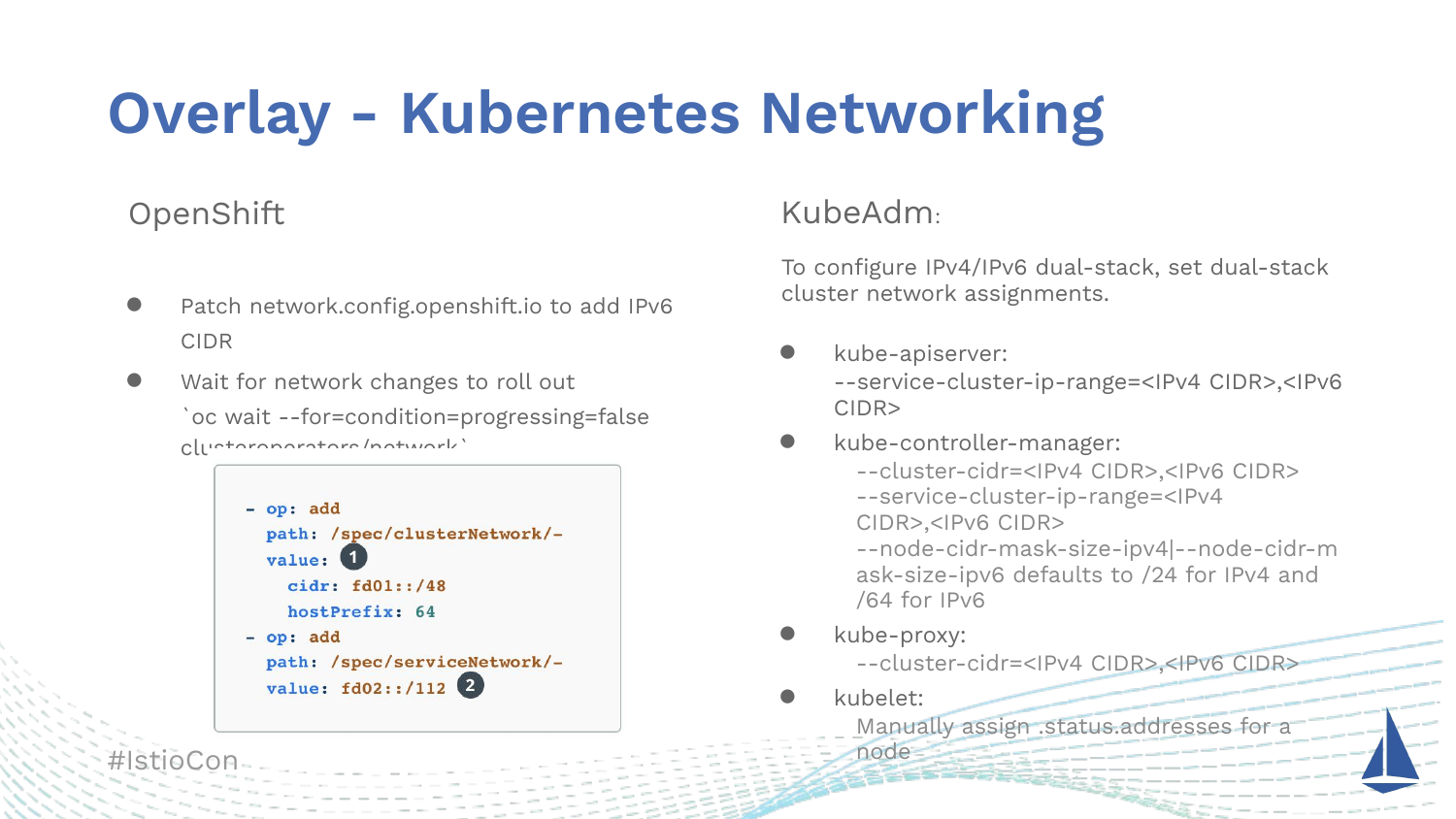## **Install Aspen Mesh**

- Sign up for an account https://aspenmesh.io/invite/
- Visit <https://my.aspenmesh.io/>
- Follow the documentation
- Install 1.11.8-am2 (Istio + Dual Stack features) \*\* sample overrides for OpenShift

```
werrides.yaml
 aspen-mesh-controlplane:
   userAuth:
    type: oauthOpenshift
 aspen-mesh-secure-ingress:
   enabled: false
   externalDnsEnabled: true
   Lets-encrypt-email: YOUR_EMAIL
istio cni:
   enabled: true
 sidecarInjectorWebhook:
   injectedAnnotations:
    k8s.v1.cni.cncf.io/networks: istio-cni
 igateways:
   istio-ingressgateway:
     serviceAnnotations:
       service.beta.kubernetes.io/aws-load-balancer-type: "nlb"
       unsupported by OpenShift
        service.beta.kubernetes.io/aws-load-balancer-ip-address-type: "dualstack'
        alb.ingress.kubernetes.io/ip-address-type: "dualstack"
```
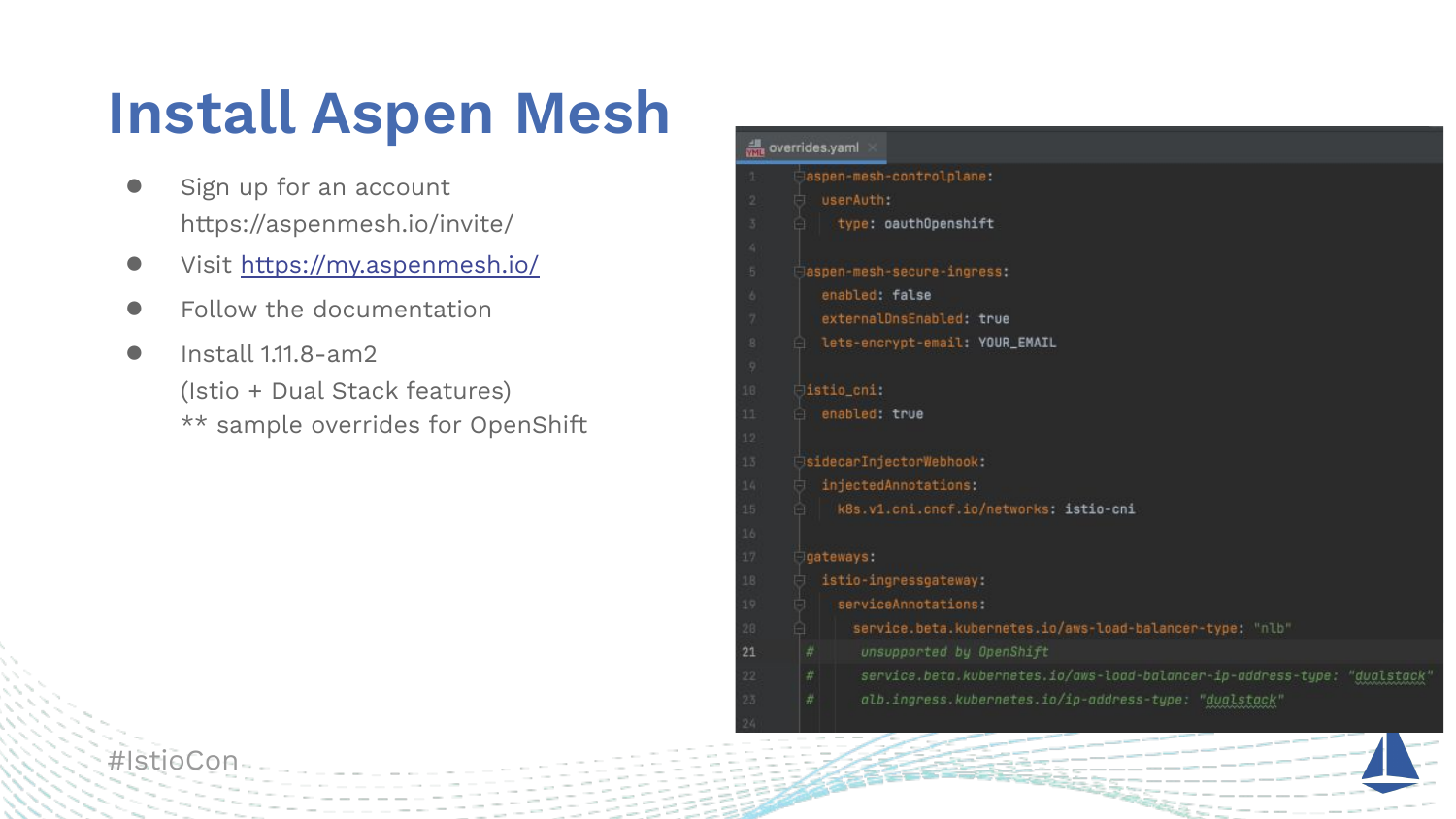## **Validate Pod Networking**

`./test-dual-stack.sh` Installs a sleep pod and httpbin to dual-stack namespace and configures an istio gateway and virtual service

sleeppod=\$(oc get pods --no-headers -o custom-columns=":metadata.name" --selector=app=sleep) oc exec -it \$sleeppod sh

curl -I -6 httpbin:8000 curl -I -4 httpbin:8000

/  $\#$  curl -I -6 httpbin:8000 HTTP/1.1 200 OK server: envoy date: Fri, 08 Apr 2022 15:02:03 GMT content-type: text/html; charset=utf-8 content-length: 9593 access-control-allow-origin: \* access-control-allow-credentials: true x-envoy-upstream-service-time: 4

/ # curl -I -4 httpbin:8000 HTTP/1.1 200 OK server: envoy date: Fri, 08 Apr 2022 15:02:04 GMT content-type: text/html; charset=utf-8 content-length: 9593 access-control-allow-origin: \* access-control-allow-credentials: true x-envoy-upstream-service-time: 4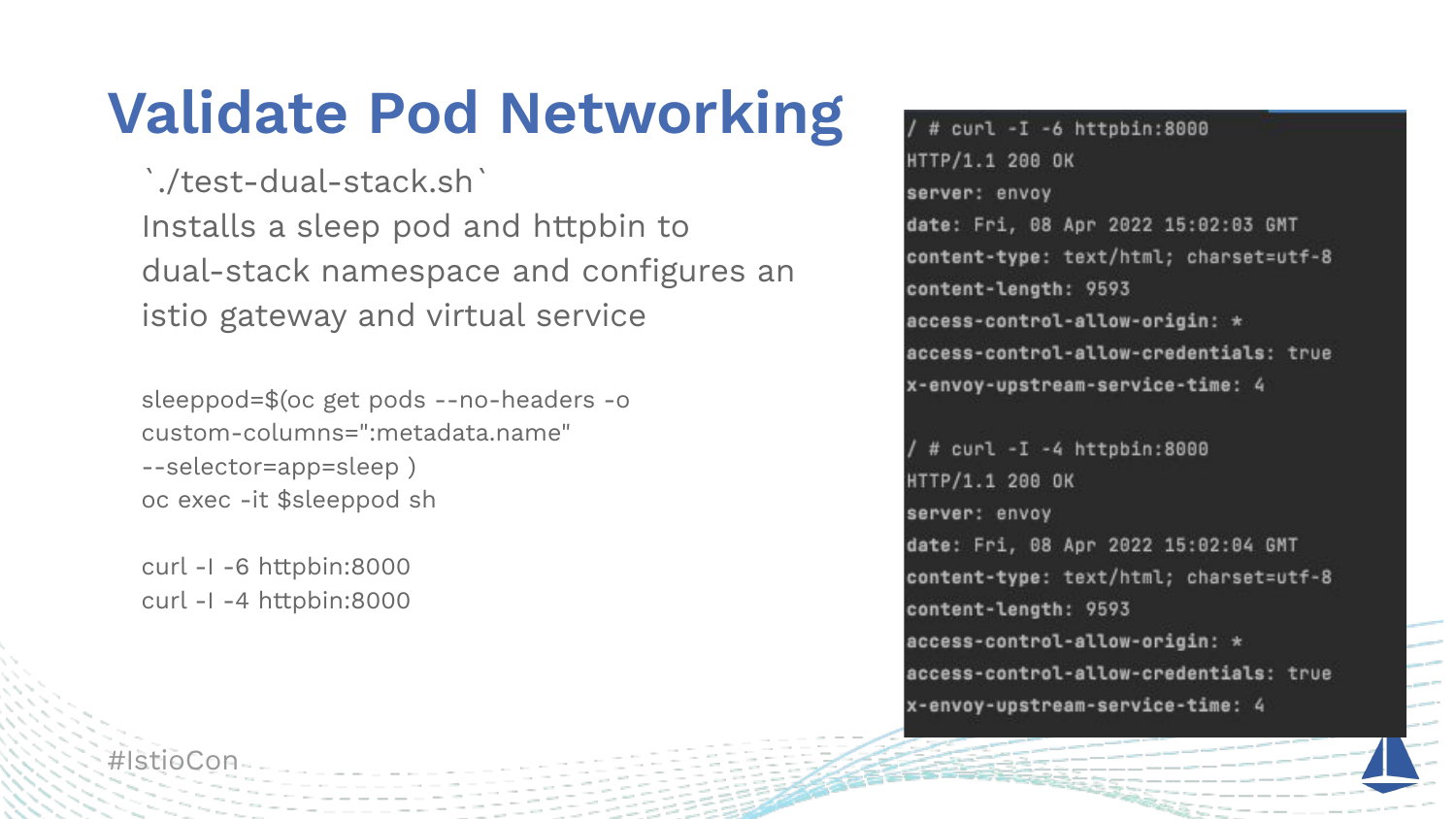## **Validate Public Access**

export INGRESS\_PORT=\$(kubectl -n istio-system get service istio-ingressgateway -o jsonpath='{.spec.ports[?(@.name=="http2")].port}')

export INGRESS\_HOST=\$(kubectl -n istio-system get service istio-ingressgateway -o jsonpath='{.status.loadBalancer.ingress[0].hostname}')

echo \$INGRESS\_HOST:\$INGRESS\_PORT **a92bf429b…..elb.us-west-2.amazonaws.com:80**

Also check nslookup -–type=aaaa for ipv6 dns

) curl -s -I -HHost:httpbin.example.com "http://\$INGRESS\_HOST HTTP/1.1 200 OK server: istio-envoy date: Fri, 08 Apr 2022 14:36:28 GMT content-type: text/html; charset=utf-8 access-control-allow-origin: \* access-control-allow-credentials: true content-length: 0 x-envoy-upstream-service-time: 3 ) curl -6 -s -I -HHost:httpbin.example.com "http://\$INGRESS\_H

HTTP/1.1 200 OK server: istio-envoy date: Fri, 08 Apr 2022 14:36:33 GMT content-type: text/html; charset=utf-8 access-control-allow-origin: \* access-control-allow-credentials: true content-length: 0 x-envoy-upstream-service-time: 5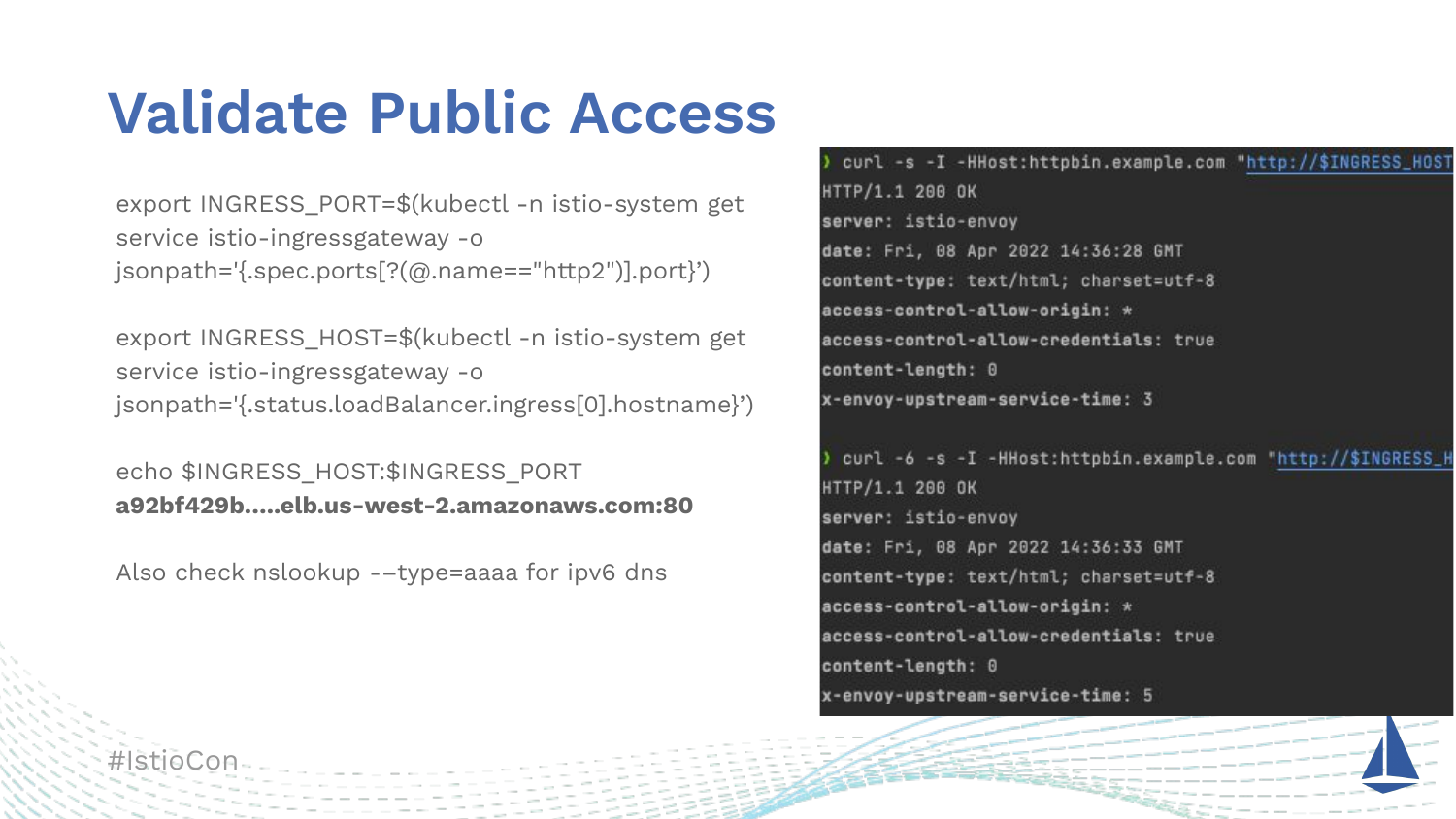## **Istio Ingress-Gateway on OpenShift issues**

OpenShift creates a Classic LB by default, which does not support dualstack <sup>2</sup>

Istio overrides can change this to an NLB, but the dual stack mode is not yet supported and has to be manually upgraded.

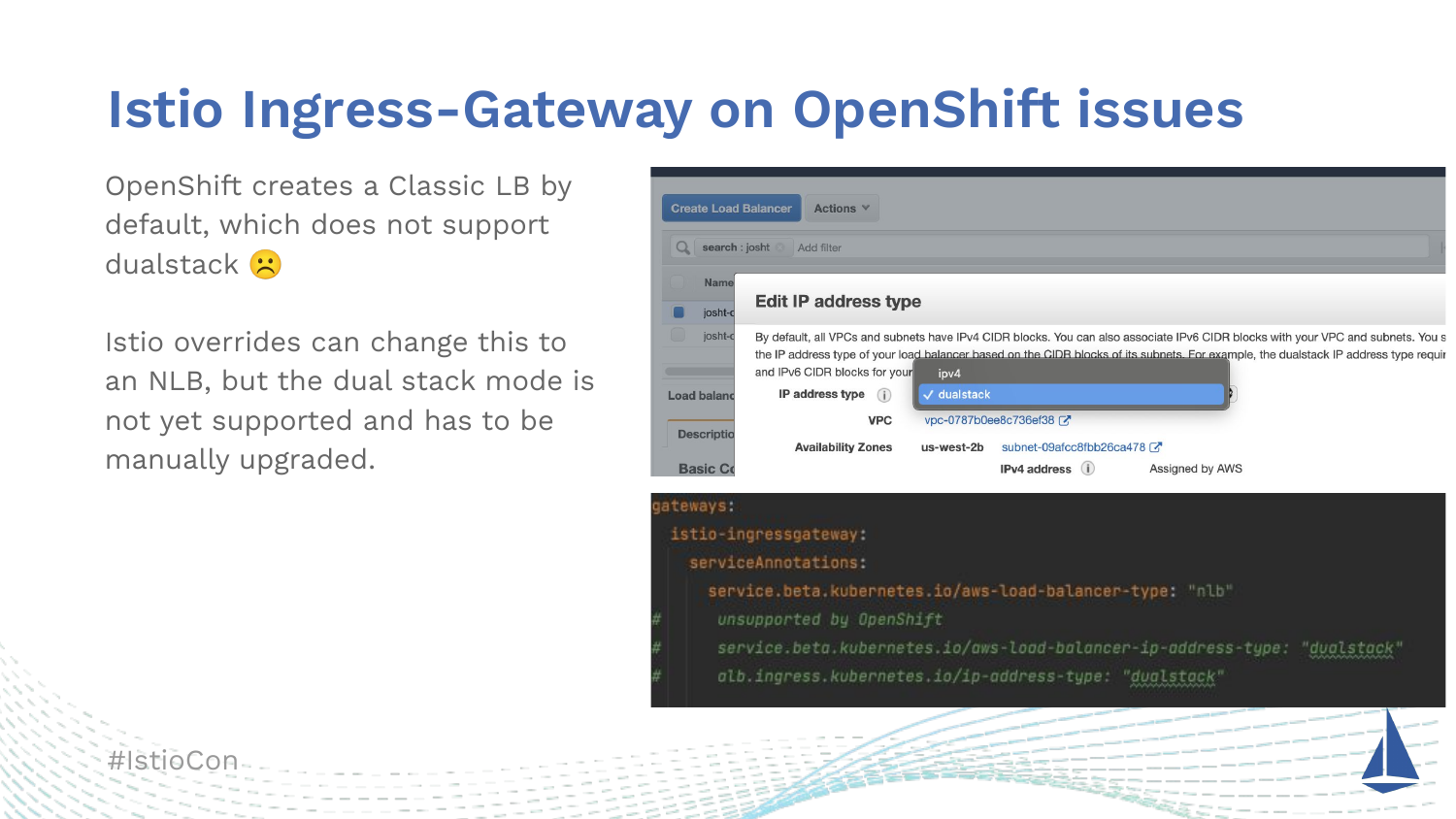## **Open Source Istio**

- Aspen Mesh and Intel are working on implementing dual-stack capability in Istio
	- We proposed an RFC based on our design, however, we are currently evaluating our next steps based on feedback
		- We are intending to be making changes in Envoy, but we are still in the (re-)design phase
	- We are committed to getting dual-stack implemented as it's important to us and our customers